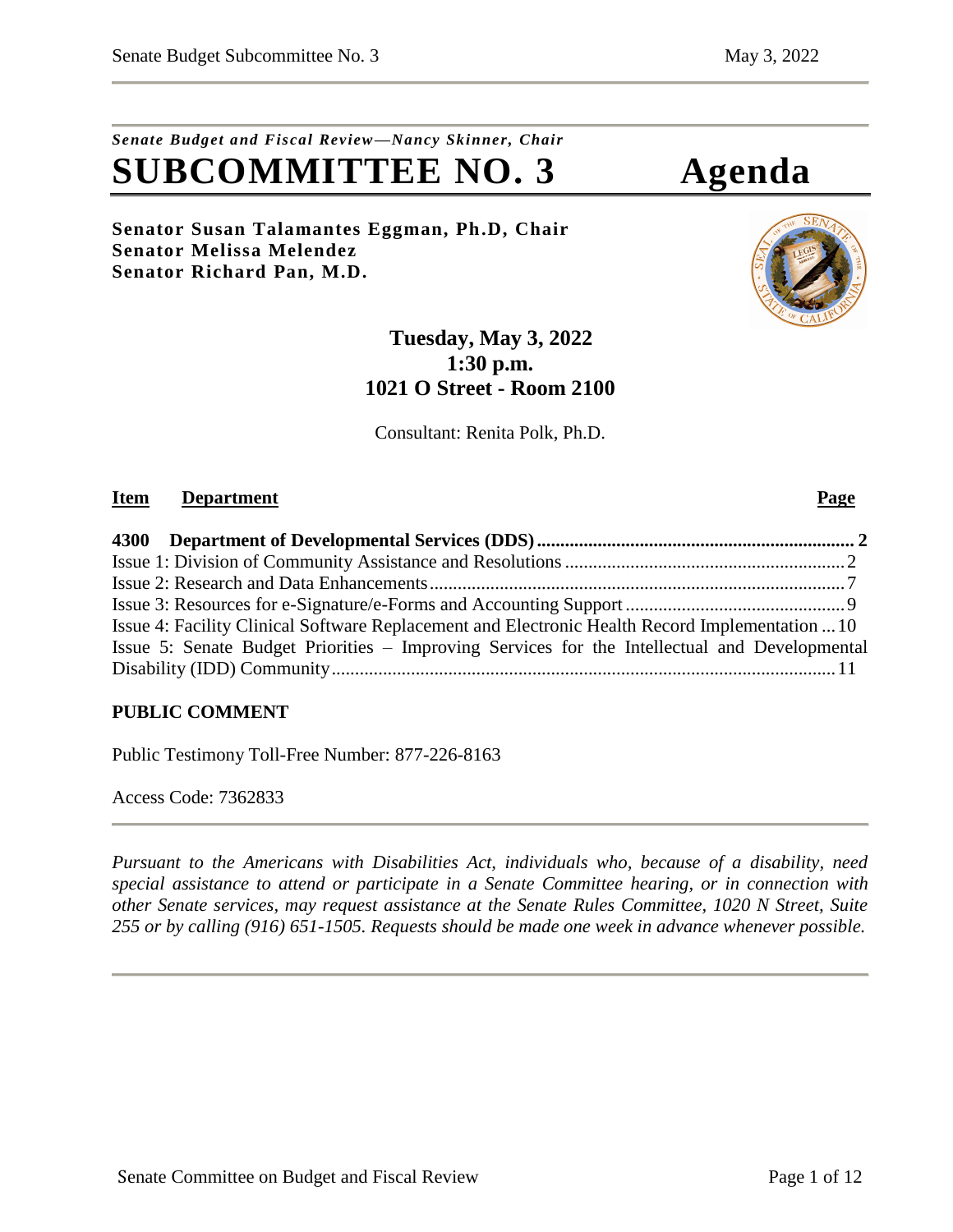#### <span id="page-1-0"></span>**4300 DEPARTMENT OF DEVELOPMENTAL SERVICES (DDS)**

The Department of Developmental Services is responsible for administering the Lanterman Developmental Disabilities Services Act (Lanterman Act). The Lanterman Act provides for the coordination and provision of services and supports to enable people with developmental disabilities to lead more independent, productive, and integrated lives. Additionally, the Early Start Program provides for the delivery of services to infants and toddlers at risk of having a developmental disability. The department carries out its responsibilities through contracts with 21 communitybased, non-profit corporations known as regional centers (RCs), as well as through state-operated homes and facilities.

#### <span id="page-1-1"></span>**Issue 1: Division of Community Assistance and Resolutions**

**Spring Finance Letter (SFL)/Budget Change Proposal (BCP)**. The department requests \$4.4 million (\$3.7 million General Fund) ongoing and 20 permanent positions to establish a new Division of Community Assistance and Resolutions. The request includes \$915,000 for an interagency agreement with the Department of General Services (DGS) to partner on improvements to the state hearings process.

**Background**. According to the department, the new division would enable DDS to improve the management of community and whistleblower complaints, reform appeals and state hearings, create an Ombudsperson Office for all programs, and enhance the department's resources for quality assurance and risk management in support of critical initiatives that ultimately will enable quality person-centered individual outcomes. These functions would be led by a proposed Deputy Director position.

**Office of Quality Assurance and Risk Management.** Quality assurance and risk management are critical parts of the developmental services system and are required program components under Medicaid. Reporting and data collection, technical assistance, and other functions assure that processes are followed and that health and safety risks are addressed and mitigated. Examples of quality assurance include coordinating ongoing surveys of individuals, families, and guardians, using the four National Core Indicators (NCI) performance surveys; analyzing and disseminating data trends; and working with stakeholders to utilize the data as measures of system performance and improvement of consumer outcomes. Examples of risk management include requiring and monitoring special incident reports, doing case-specific and population-level analyses to identify issues of concern for technical assistance and prevention opportunities, and ongoing education and awareness efforts.

The proposal recommends dividing the existing single Office of Quality Assurance and Risk Management into two respective offices. Both topics have increasing importance as the developmental services system focuses on outcomes. Each office would focus on implementing foundational ongoing work necessary to successfully operationalize recent critical budget and policy initiatives while continuing to keep their oversight roles separate from program operations. These initiatives depend upon additional data analysis, improvements in the consistency and quality of data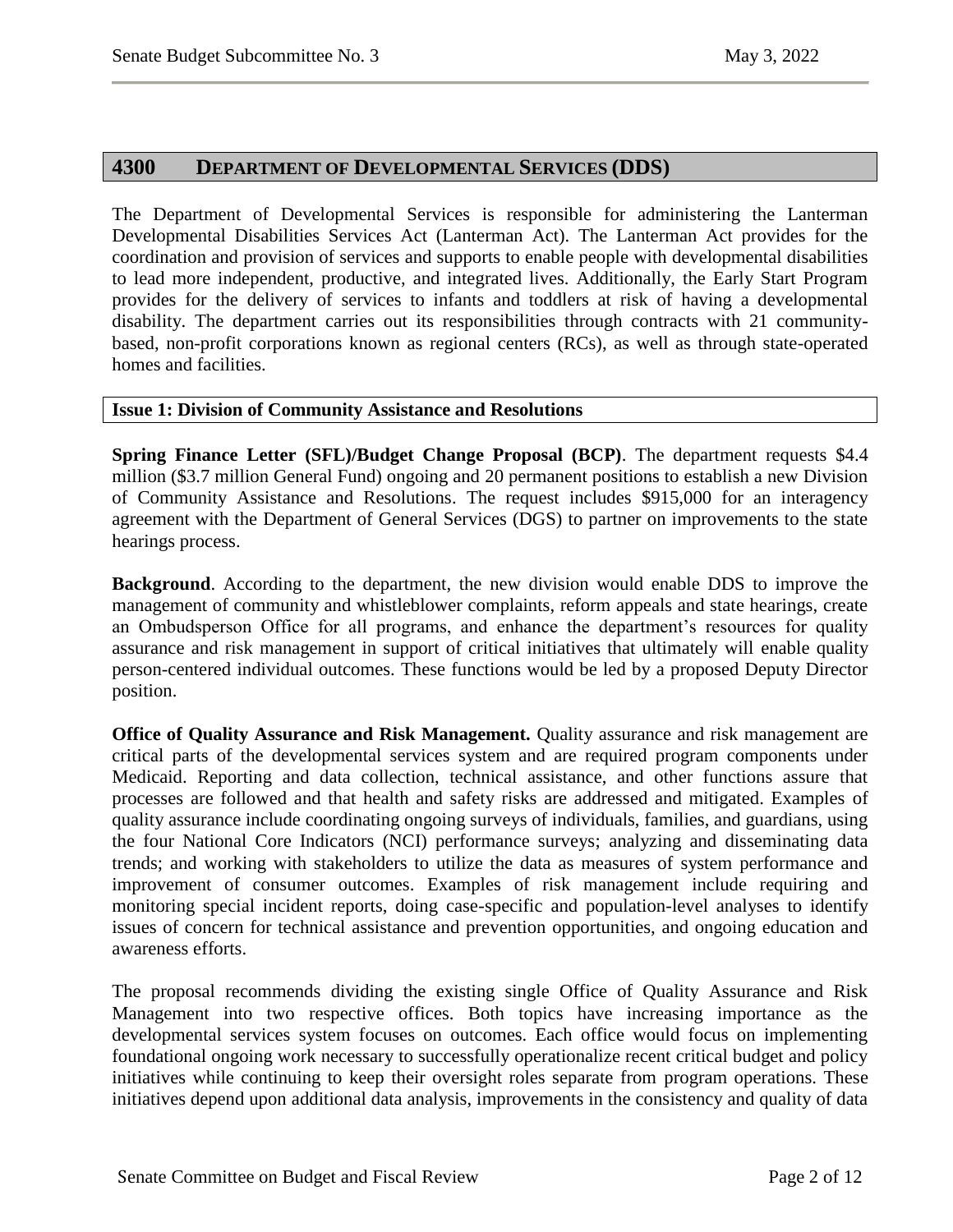across RCs, the establishment of baseline expectations and the identification of gaps, and the transformation of data into information that is useful for improving service delivery.

According to the department, additional resources for the Risk Management Office will implement important data collection and analysis enhancements, establish preventive strategies, and meet emerging risk mitigation priorities. The department also seeks more understandable data visualizations for DDS, RCs, and stakeholders when identifying areas of risk exposure and performance improvement. The department requests resources to measure the impact of recent program enhancements on outcomes. The department is also engaging with stakeholders to consider updates to the regulations for required special incident reporting and to clarify and modernize what is reported. The work done by this office will provide fundamental information for the system's efforts to protect the health and safety of individuals receiving services and their families.

For quality assurance, current staff are focused on federal reporting, oversight, and production of NCI surveys, and making sure that reports and appropriate processes are in place. The restructured Office of Quality Assurance would be responsible for managing the development of the new Quality Incentive Program. The office would also manage all NCI efforts, including analyzing and using NCI data to inform program activities and policies.

Ten new positions are proposed for expanding the time-sensitive work of the two proposed offices. Funding is also requested to change the level of the existing Career Executive Assignment A position to Level B over the Office of Risk Management.

**Fair Hearings and Appeals.** The existing fair hearings process was designed to resolve disagreements about eligibility for RC services and service disputes between RCs and consumers. It is intended to give individuals (or their representatives) an opportunity to appeal regional center decisions through an impartial party. Disagreements may be about services, eligibility, or any action of the regional center. This process, with hearings conducted by the Office of Administrative Hearings (OAH) within the DGS, was developed in the 1970s and has not been subject to any significant subsequent reforms.

The process for resolving a disagreement can begin with an informal meeting between the consumer and their authorized representative and the regional center before moving to a fair hearing. The consumer may decline this informal meeting. If the issue remains following an informal meeting, the consumer may request mediation or proceed directly to a fair hearing. Mediation is intended to be an informal, non-adversarial meeting where the parties have the opportunity to agree on a resolution. If both parties agree to mediation, then a mediator provided by the OAH conducts an informal mediation. A consumer/family/representative may withdraw at any time from the mediation process and proceed to a fair hearing.

A consumer/family/representative must file a request for a fair hearing in writing within 30 days after notification of the decision or action that is the subject of a disagreement. The fair hearing includes the presentation of evidence, testimony under oath, and closing arguments. The Administrative Law Judge (ALJ) then makes a decision based on the facts, evidence, and relevant laws. If the decision is unfavorable to the claimant and results in the denial of services, the decision will not be implemented until 10 days after the claimant/family/representative receives the decision.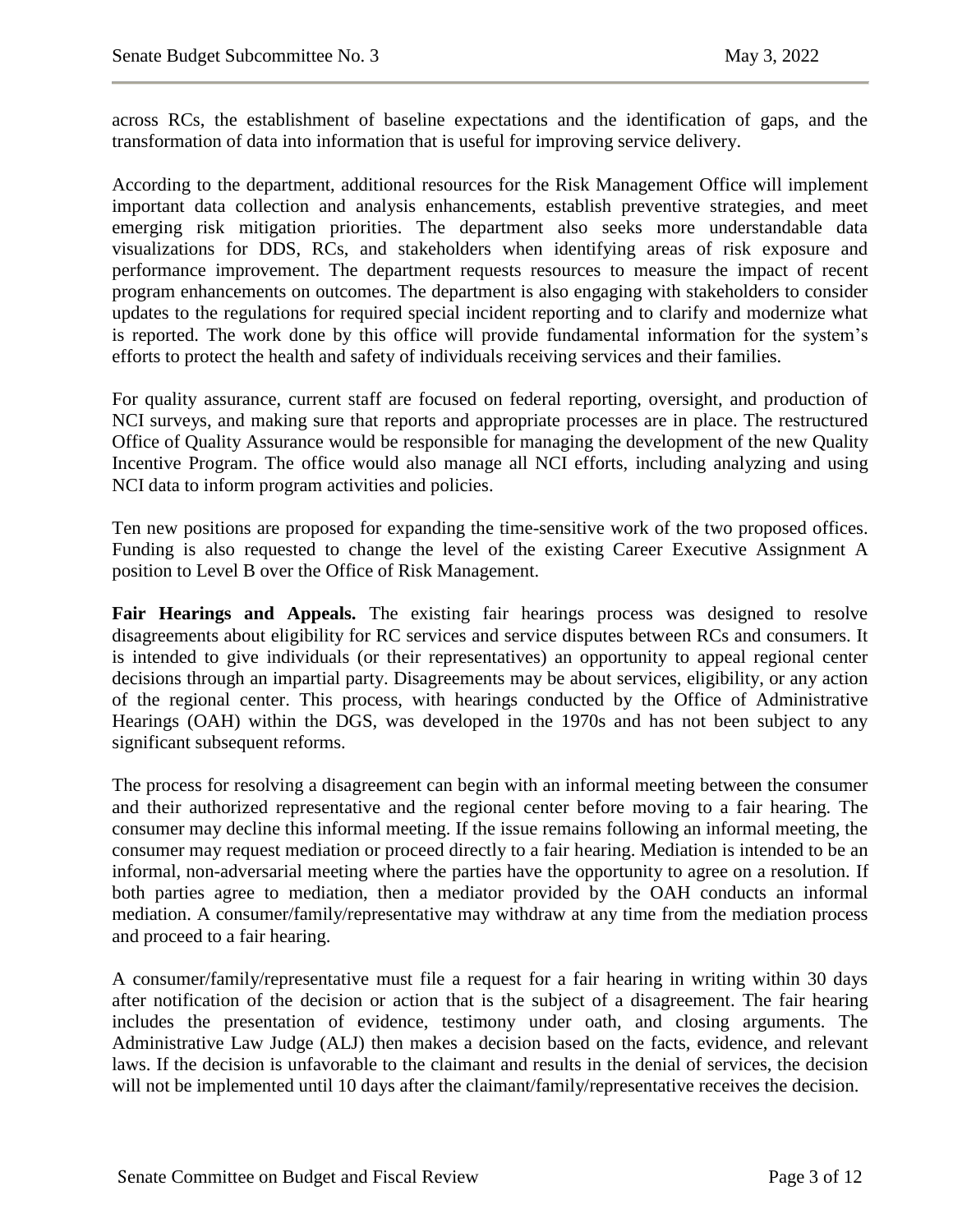DDS has been re-examining the developmental services system's fair hearings process for over a year. The review was initiated, in part, due to concerns shared by self-advocates and family members that the current process can be intimidating, difficult to navigate, and experienced as "unfair," particularly for individuals whose preferred language is not English. DDS is looking comprehensively at due process issues including ease of access, equity, best practices for alternative and informal dispute resolution, hearing processes and timelines, notices of proposed action (NOAs), adequacy of interpretation and translation, training of hearing officers, adequacy of representation in the process, and sufficiency and timeliness of data collected. According to the department, revisions to the fair hearing process will result in due process that is more culturally and linguistically responsive to individuals and families, increase consumer and family awareness, and be more efficient and responsive to the needs of the community.

To help inform this concept, DDS engaged the community through six community stakeholder meetings and conducted a consumer survey representing individuals who filed or accessed the fair hearing process within the last two years. DDS also received and discussed an external report prepared by several advocacy organizations regarding the hearing process, which identified several issues of concern including those identified above<sup>1</sup>. That report questions whether the informal dispute resolution mechanisms are serving their intended purpose of equitably resolving disagreements between regional centers and consumers/families. According to the report, about 60 percent of survey respondents from 18 regional centers experienced problems with the informal hearing and/or mediation process, with many problems stemming from a lack of legal representation. These problems were reportedly more severe for non-white and/or Latinx respondents.

Staff notes that some of the authors of that report have sponsored a policy bill, Senate Bill 1092 (Hurtado), currently moving through the policy process that proposes various changes to the fair hearing process.

The budget request also includes three new permanent positions at DDS and five permanent positions at DGS.

Specific proposed changes to the fair hearings process and other related processes include:

- Strengthening opportunities for families and RCs to resolve disagreements informally before moving to formal processes. For example, the proposed trailer bill language removes the ability of the RC to decline mediation.
- Developing plain language materials across the system, including NOAs and training materials for consumers, family members, ALJs, and RC staff.
- Developing material in threshold languages, including NOAs.
- Evaluating timelines for requesting hearings and implementation of decisions.

 $\overline{a}$ 

<sup>1</sup> Disability Rights California, Disability Voices United, Integrated Community Collaborative, and Stanford Intellectual and Developmental Disabilities Law and Policy Project. (2021). Unfair Hearings: How People with Intellectual and Developmental Disabilities Lack Access to Justice in California. https://www-cdn.law.stanford.edu/wpcontent/uploads/2022/01/Unfair-Hearing-Report.pdf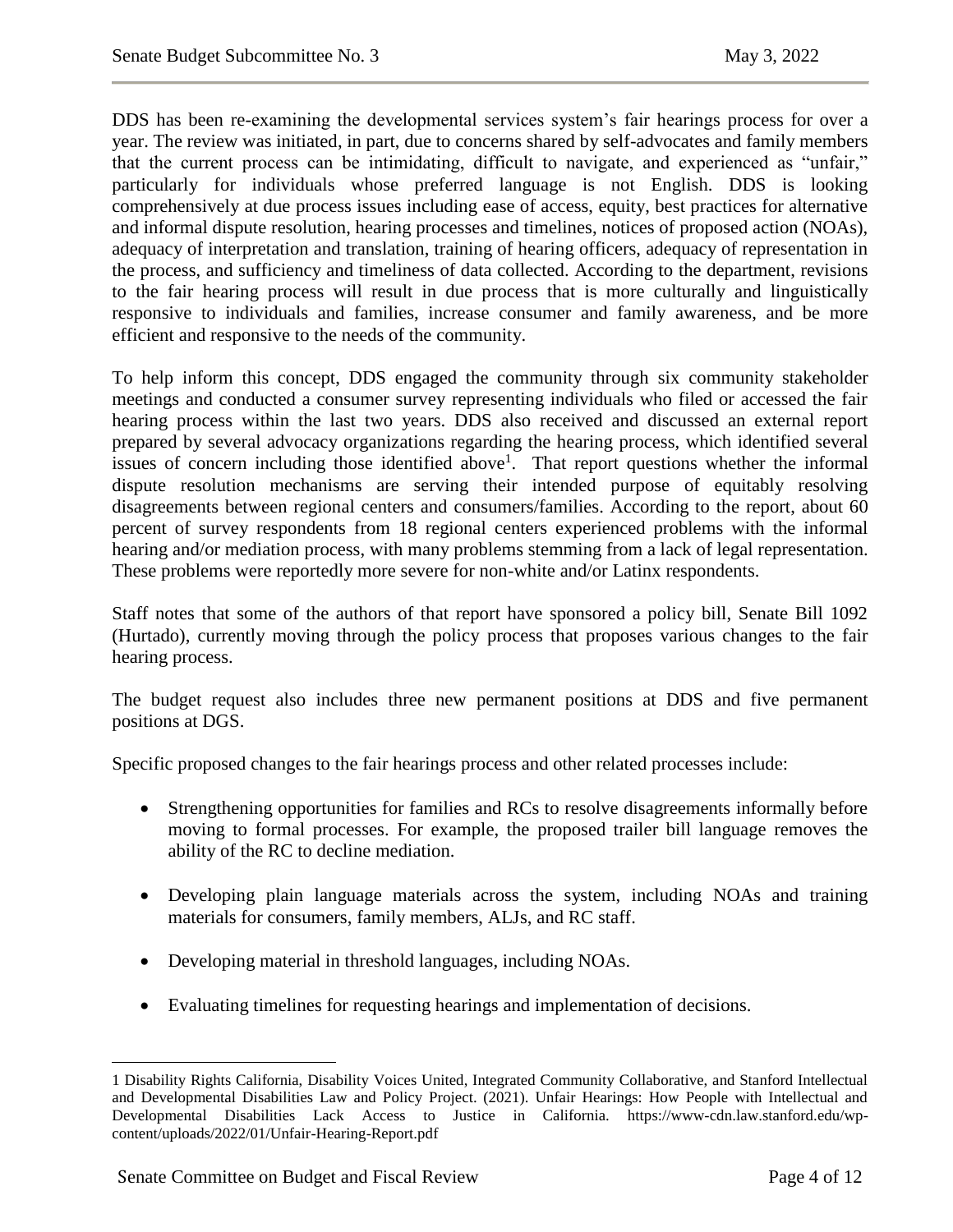- Developing an information/helpline to assist families with navigating the process.
- Providing improved and ongoing training to ALJs that serve as hearing officers. Note that existing law requires the department to provide at least annual training to hearing officers on the Lanterman Developmental Disabilities Services Act and associated regulations, relevant case law, information about services and supports available to persons with developmental disabilities, the standard agreement contract between the department RCs, and information and training on protecting the rights of consumers at administrative hearings (Welfare and Institutions Code Section 4712 (b))
- Collaborating with OAH at DGS to establish an advisory board and consumer liaison.
- Enhancing data collection to identify issues and monitor hearing processes.

**Ombudsperson Office.** The Ombudsperson Office will provide access to neutral-party sources of information and assistance for individuals and families and the ability for DDS to learn about and identify trends for policy and practice changes. Approximately 80 percent of the individuals served through DDS are eligible for Medi-Cal and, with the recent federal approval of CalAIM, a dedicated position to liaison with DHCS is included in this request due to an expected increase in the number of individuals seeking information and assistance. Initial work will include the establishment of the office, hiring and training staff, and conducting outreach and education about the office and its services and supports. The DDS expects that this new support for individuals with IDD and their families will increase their understanding of and satisfaction with the system, provide a neutral review of different circumstances with a goal of an informal yet consistent resolution, and decrease complaints and the use of other more costly due process procedures including fair hearings or litigation. The request includes six permanent positions for the proposed Ombudsperson Office.

The full text of the proposed statutory changes associated with this proposal can be found on the Department of Finance website [\(https://esd.dof.ca.gov/trailer-bill/public/trailerBill/pdf/648\)](https://esd.dof.ca.gov/trailer-bill/public/trailerBill/pdf/648).

#### **Staff Recommendation and Comment.** Hold open.

Both stakeholders, self-advocates, family members, and the department agree that changes to the fair hearings process are needed and long overdue. While the changes proposed by the department will begin creating that needed culture shift, the Legislature may want to consider additional modifications to help implement more long-term changes. For example, the Legislature may want to consider including language requiring the OAH to develop an advisory committee to provide recommendations to the fair hearings process. This committee could be modeled after an existing advisory committee within OAH, consisting of parents and those who represent parents and students, that provides recommendations to improve the special education hearing and mediation processes.

**Stakeholder Input.** In addition to the Department of Developmental Services, the Department of Finance, and the Legislative Analyst's Office the Subcommittee has invited the following individuals to provide comment on this proposal.

Vivian Haun, Senior Attorney, Disability Rights California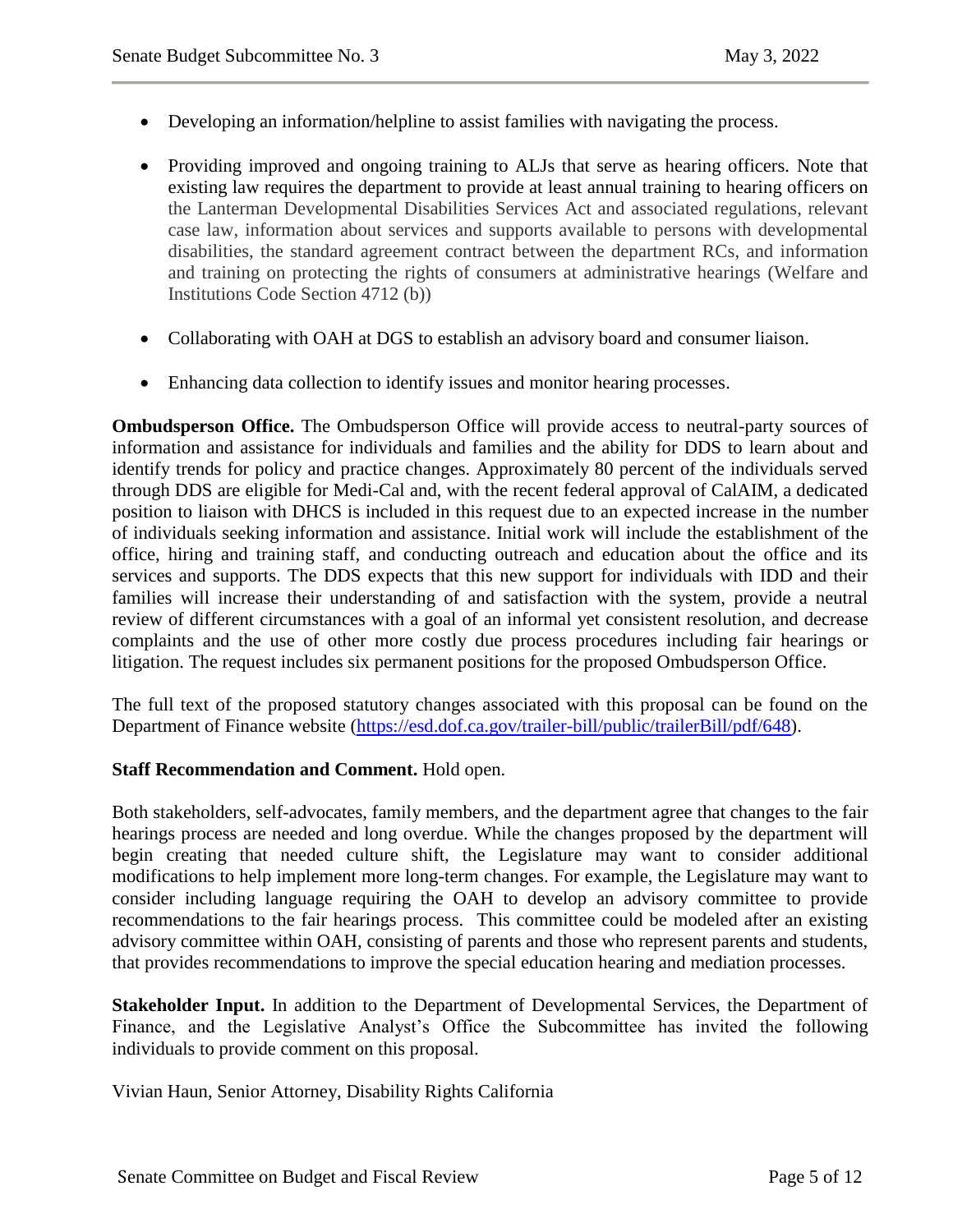#### Will Leiner, Managing Attorney, Disability Rights California

**Questions.** The Subcommittee requests DDS respond to the following:

- 1. Please provide a brief overview of the proposal.
- 2. In regards to changes to special incident reporting mentioned in the proposal, what specific changes are the department considering to modernize reporting?
- 3. Describe the work that DDS has completed in the past year to re-examine the fair hearings process.
- 4. How will the department measure the success of the proposed changes, specifically the changes proposed for the fair hearings process? How will DDS collaborate with DGS to ensure that the changes made are having the intended effect?
- 5. Has the department identified any lessons learned during the setup of the Self-Determination Ombudsperson Office that can be leveraged when designing the system-wide Ombudsperson Office?

The Subcommittee requests Vivian Haun and Will Leiner respond to the following:

- 1. Please provide your perspective on the department's proposal.
- 2. Are there other changes that you would recommend that the Subcommittee consider including in this proposal?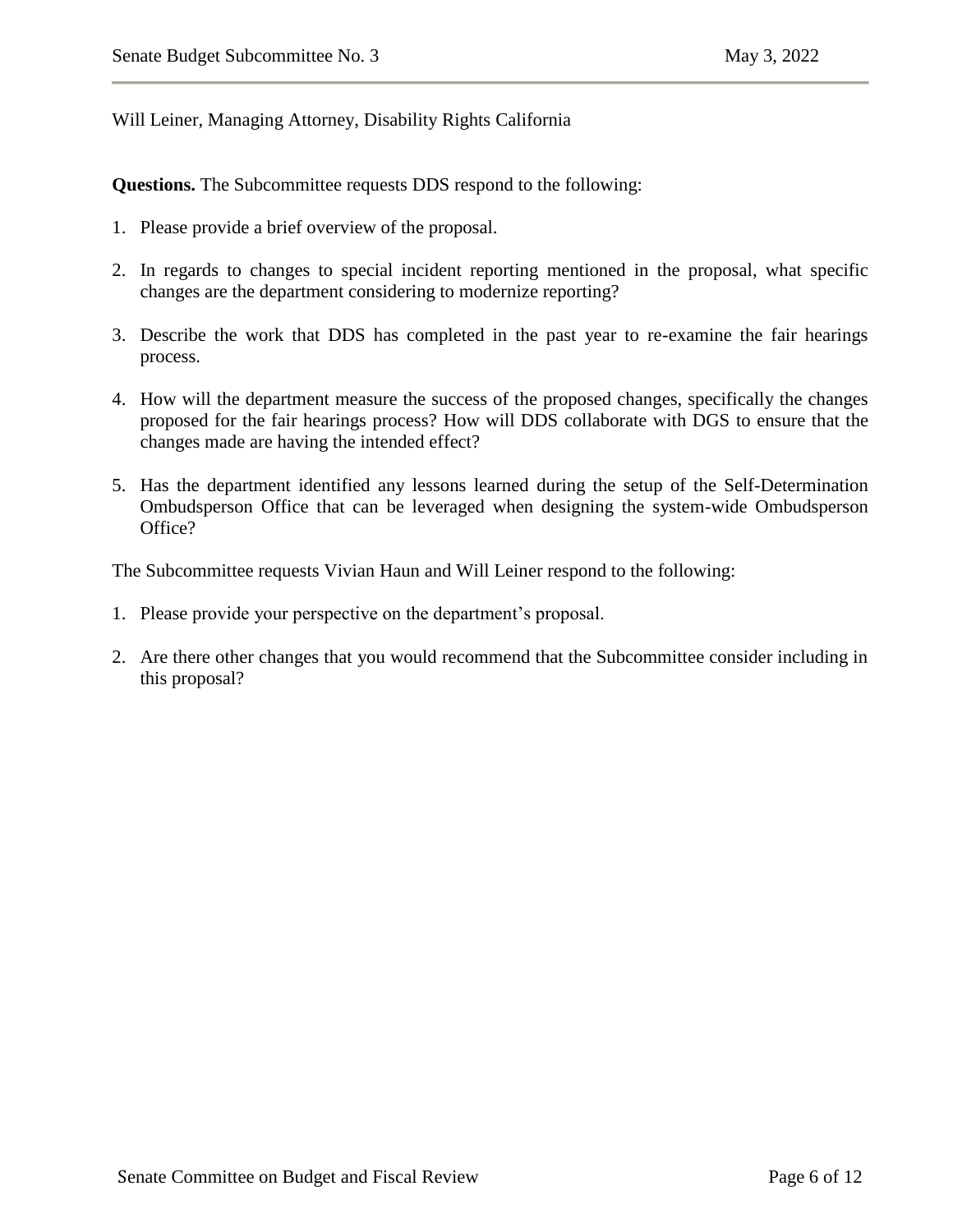#### <span id="page-6-0"></span>**Issue 2: Research and Data Enhancements**

**SFL/BCP.** The department requests \$2.5 million (\$2 million General Fund) and nineteen permanent positions in 2022-23 and \$3.3 million (\$2.6 million General Fund) ongoing to enhance data collection, analysis, sharing, and reporting as well as enable sufficient technical infrastructure support for new and continuing program initiatives that emphasize person-centered outcomes and equitable access and services within the developmental services system. The department also proposes statutory changes to accompany this request.

**Background.** The Information Technology Division is responsible for all technology solutions implemented supporting DDS' business needs, including all technology-related security, acquisition, user support, application development, project management, network management, and data management. Growth in the department's programs has increased demands for more timely information to monitor and improve services to consumers and the overall developmental services system. The Fiscal & Program Research Section (Research Section) within the Research, Evaluation and Audits Branch was established in 2016 to support accurate, reliable, data-driven decisions and help DDS respond timely to legislative and other requests for information. The Research Section helps translate decision-makers' needs for information into targeted, timely, and impactful data analysis and reporting. The Research Section supports all DDS program implementation and oversight and consults on data availability, new data collection, and the development of meaningful, feasible performance and outcome measures.

The department believes that the requested positions for information technology and research are critical to achieving the transformation to an outcome-focused framework based upon accurate, consistent, and quality data. A more robust information technology infrastructure with strengthened data integrity and security will enable the data collection, standardization, security, and analysis required to implement and monitor initiatives that include direct support professional training, rate implementation including quality incentives, regional center performance measures, and employment efforts. With these additional requested resources, DDS will achieve an information technology infrastructure that supports data-driven decision-making to meet growing needs. Additional support staff for information technology infrastructure, cloud, and networking is also critical due to the department's integration of legacy and modern technologies.

Additional research resources will enable the development of new expertise, capacity, and processes for data collection; work with RCs to improve data consistency and integrity; consult with programs to identify the best way to meet ongoing program needs into the future; and enhance effective communication of data and information both internally and to the public, including modeling of program impacts. The requested positions will provide the foundation for an outcomes-based system and its monitoring by applying data-supported input to the development of performance and outcome measures, benchmarks, and improvement targets for new initiatives as well as provide easily accessible tracking and reporting of those metrics.

**Proposed Statutory Changes.** The department is also proposing statutory changes along with this funding. The proposed changes would allow the department to collect additional data regarding unemployment insurance claim data. According to the department, understanding not only earnings, but access to and utilization of unemployment benefits, will enable a better understanding of employment program outcomes, inform potential policy changes, and address any gaps in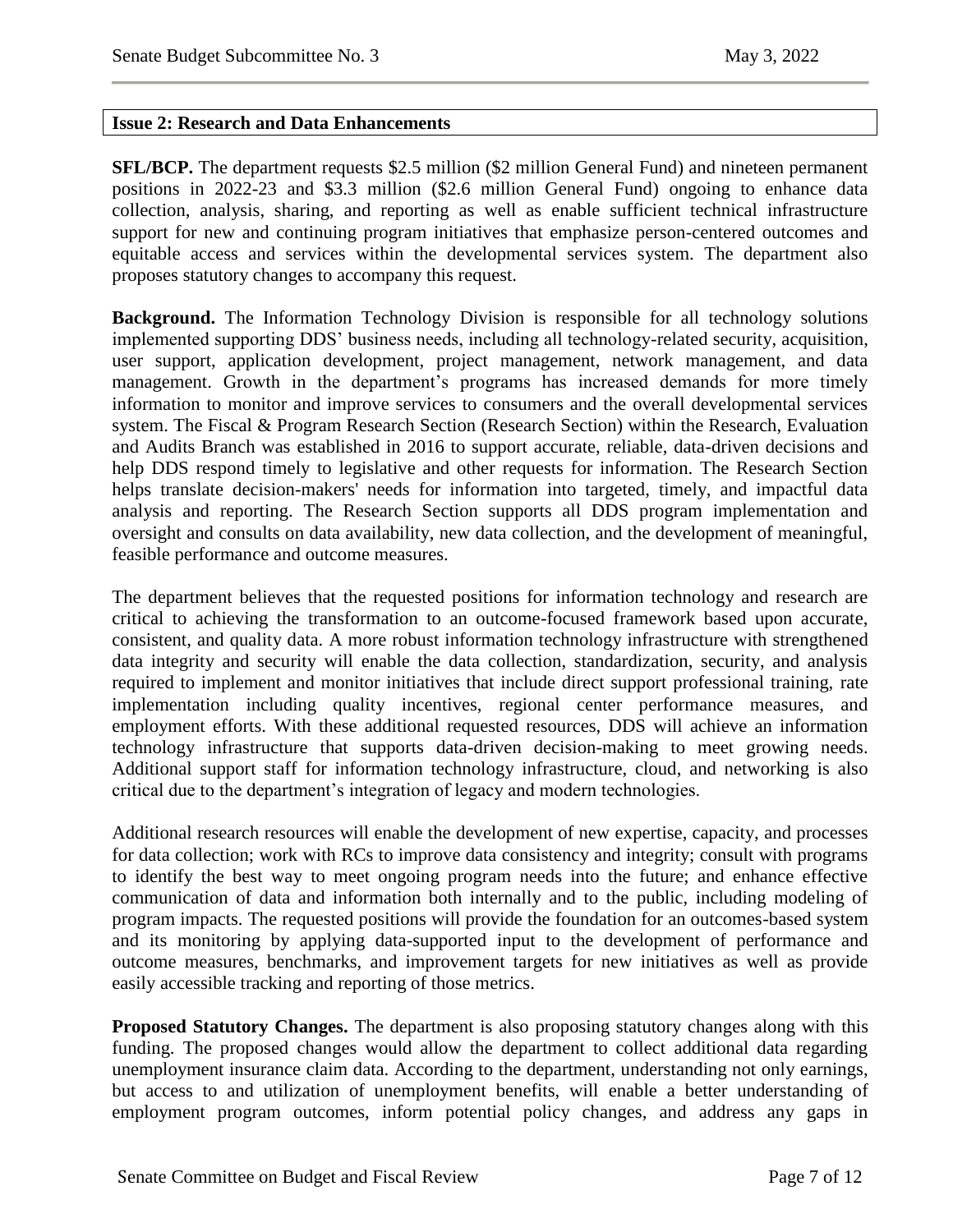individuals accessing available financial supports. Additionally, the proposed language would make changes to reporting requirements regarding data on children that are served by both the developmental services system and the child welfare system ("dually-served"). The proposed language strikes out the requirement for the California Department of Social Services (CDSS) and DDS to submit a joint report to the Legislature with detailed data regarding "dually-served" children and instead post information on their respective department websites. The full text of the proposed changes can be found on the Department of Finance website [\(https://esd.dof.ca.gov/trailer](https://esd.dof.ca.gov/trailer-bill/public/trailerBill/pdf/640)[bill/public/trailerBill/pdf/640\)](https://esd.dof.ca.gov/trailer-bill/public/trailerBill/pdf/640).

#### **Staff Recommendation and Comment.** Hold open.

The trailer bill language associated with this proposal would strike the requirement for the CDSS and DDS to submit a joint report to the Legislature, and instead require both departments to post the information on their respective websites. While public transparency is essential there is a benefit to having all the information in one place and submitted to the Legislature. The Subcommittee may want to consider modifying the language to require each department to include a link to the other department's website so that interested parties can easily find all the relevant data.

**Questions.** The Subcommittee requests DDS respond to the following:

- 1. Please provide an overview of the proposal.
- 2. Please explain the rationale for the suggested changes regarding the submission of data reports on children served by both the developmental services and child welfare systems.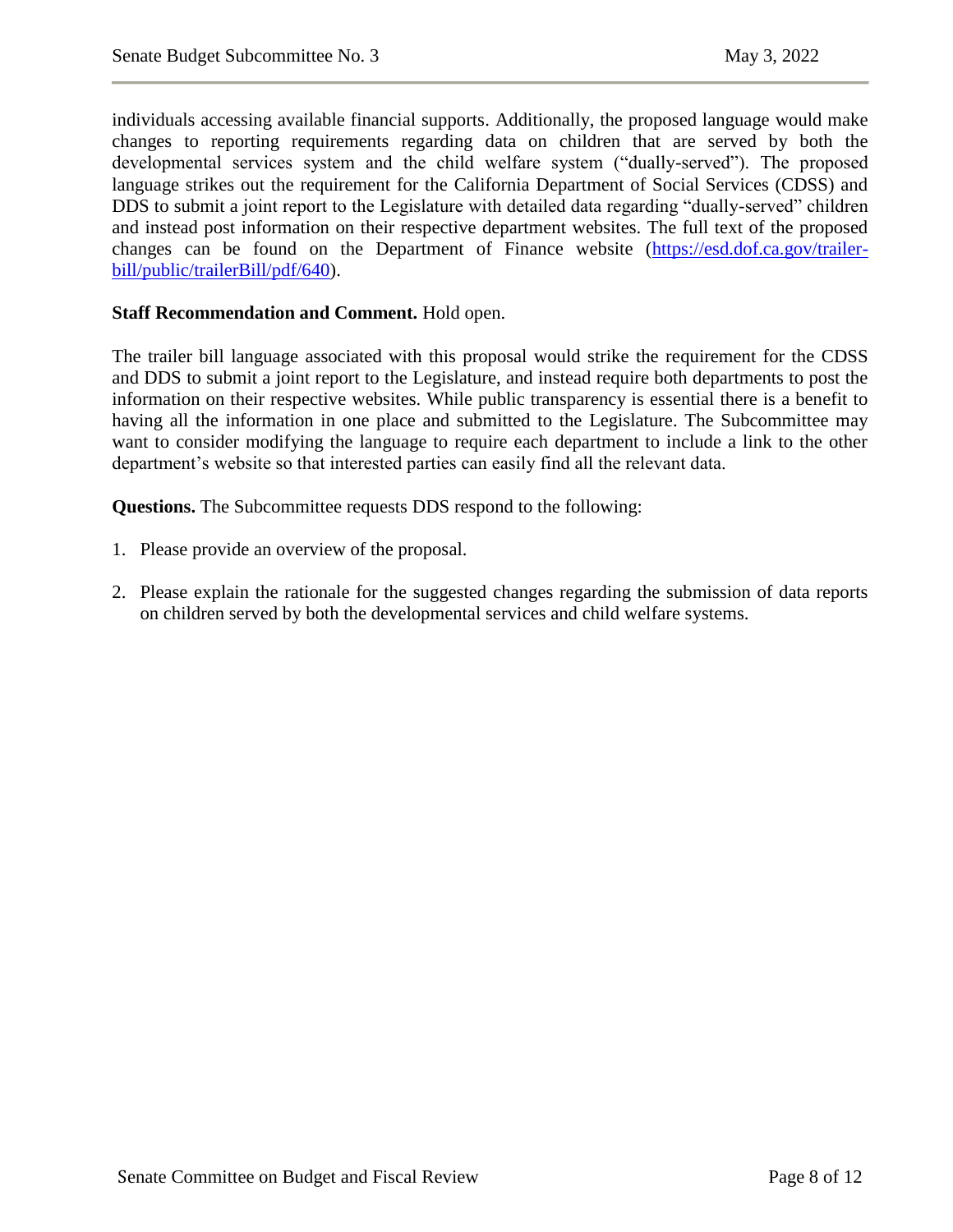#### <span id="page-8-0"></span>**Issue 3: Resources for e-Signature/e-Forms and Accounting Support**

**SFL/BCP.** The department requests \$436,000 (\$409,000 General Fund) ongoing and position authority for four permanent positions and consulting resources in 2022-23 (\$300,000) for the implementation and maintenance of an electronic form (e-Form) and signature (e-Signature) system.

**Background**. Currently, many processes require the use of paper documents. Manual processes and paper documentation prevent quick adaptation to meet changing needs and requirements. This may disrupt the provision of services which could impact individual well-being and safety in emergencies. Recent disruptive events, including wildfires and the COVID-19 pandemic, have made it necessary to utilize more flexible and electronic-based solutions across the department, ensuring continuity of services. Additionally, the implementation of an e-Signature and e-Forms solution is required to meet state regulation, "which requires all forms that are designed to be completed by internal or external customers (public or private sector entities) conducting business with the State of California, whether standard or agency forms, are available in electronic format. Agencies shall use electronic signatures in place of wet signature unless prohibited by law." E-Signature and e-Forms provide a more secure method for sharing and signing sensitive documents, bypassing the need for hard copies.

According to the department, the requested resources will allow the successful navigation of a rapidly evolving service delivery landscape. Building a modernized and adaptable infrastructure that utilizes an e-Forms and e-Signature solution will help to meet the California Health and Human Services Agency (CalHHS) guiding principles of adopting a culture of collaboration and innovation, while also working to meet the California Department of Technology (CDT) Vision 2023 plan goal of using technology to meet society's goals and make progress on complex problems. Implementing an e-Forms and e-Signature solution will help DDS build a more robust information technology infrastructure, utilizing innovative solutions that support cross-functional collaboration across the organization.

The three proposed positions will help the department maintain current accounting and procurement support related to the Financial Information System for California. The remaining position and \$300,000 will be used for the purchase of e-Signature software solutions, consulting, and professional services.

#### **Staff Comment and Recommendation.** Hold open.

**Questions.** The Subcommittee requests DDS respond to the following:

1. Please provide a brief overview of the proposal.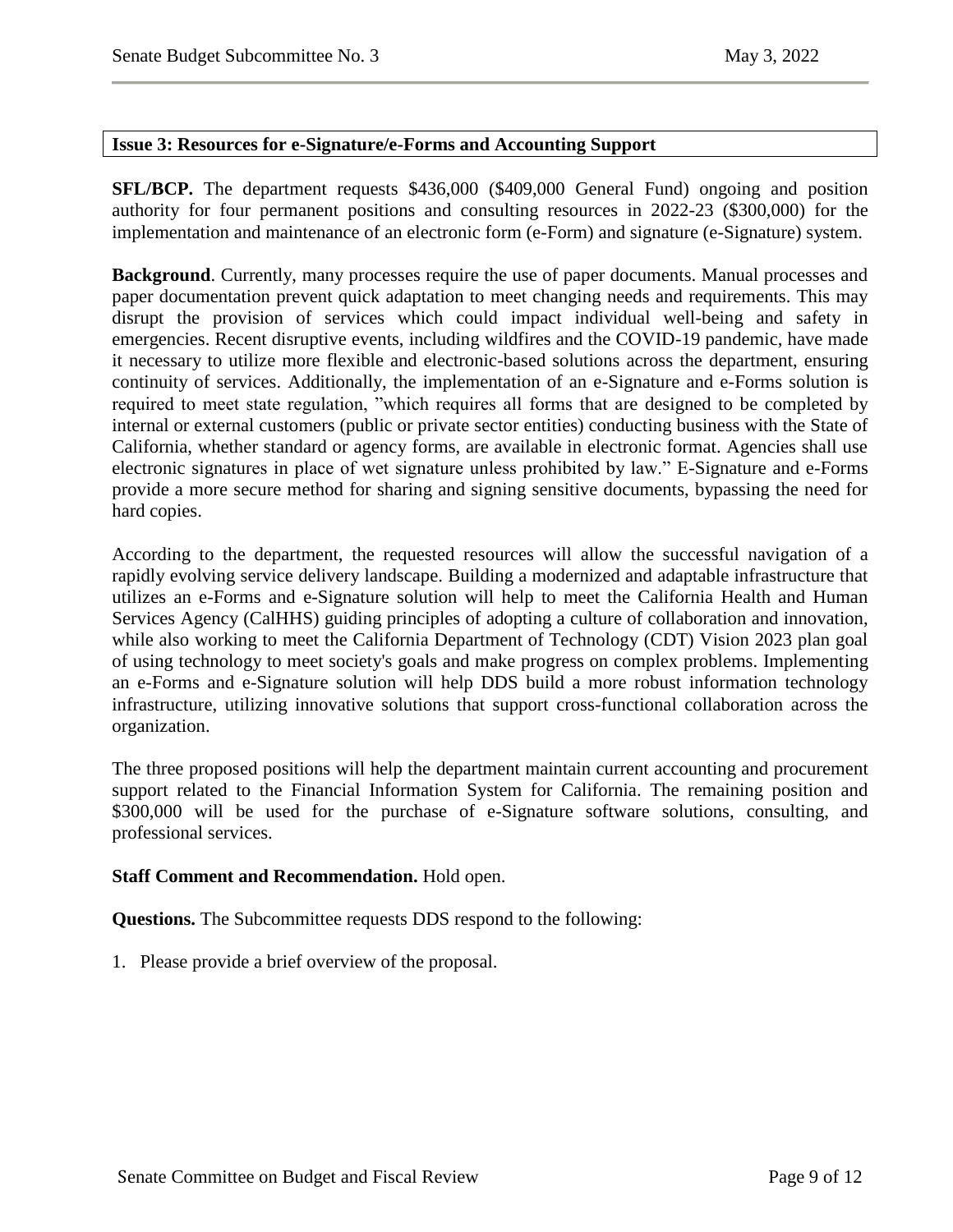#### <span id="page-9-0"></span>**Issue 4: Facility Clinical Software Replacement and Electronic Health Record Implementation**

**SFL/BCP.** The department requests \$1.7 million (\$1.6 million General Fund) in 2022-23; \$2.2 million (\$2 million General Fund) in 2023-24; and \$223,000 (\$178,000 General Fund) ongoing, to plan for the replacement of clinical software used at state-operated residential facilities. The request includes two-year limited-term resources for one Staff Services Manager I position and two IT Specialist II positions, as well as permanent funding to support one Health Record Technician II and one Research Data Analyst I position.

**Background.** Approximately 300 individuals receive services through state-operated facilities. Individuals in all of DDS' facilities receive internal clinical and professional services, as well as medical/clinical ancillary services and support based on their individual needs. Services may also include the use of local community medical facilities, psychiatric/social services, specialized acute hospital services for complex medical/surgical needs, clinical laboratories, and other diagnostic services. The transfer of information between internal staff and community providers requires interoperability to facilitate coordination of care, meet immediate behavioral and medical needs, reduce duplication of services and costs, and comply with federal requirements. An electronic health record (EHR) that meets current HHS/Centers for Medicare and Medicaid Services (CMS) requirements will enhance communication and support the process of claiming federal reimbursements.

DDS' internal legacy software, developed 30 years ago, is limited only to individually identifiable data, and billing information is input using a paper process. Challenges with this process include the need to utilize multiple systems to view or enter information into clinical records (which can lead to delayed services due to incomplete or inaccurate patient information) and difficulty in providing secure telehealth as required by state and federal regulations. The requested positions would define and track the legal, regulatory, licensing, and certification requirements to support clinical functionality, reporting, and compliance efforts.

In addition to the position resources, DDS also requests funds to acquire consulting services necessary to complete project planning and preparation activities for the future clinical facility software replacement project. DDS determined the number of requested positions based on the CDT's project management best practices and recommendations from CalHHS' Office of Systems Integration. DDS has an approved Stage 1 Business Analysis for this project. Beginning in 2022-23, DDS would complete the Alternatives Analysis required by CDT's Project Approval Lifecycle (PAL). The Stage 2 process is projected to be completed in approximately 12 months, then move into Stage 3 Solution Development and, finally, to Stage 4 Readiness and Approval.

#### **Staff Comment and Recommendation.** Hold open.

**Questions.** The Subcommittee requests DDS respond to the following:

1. Please provide an overview of the proposal.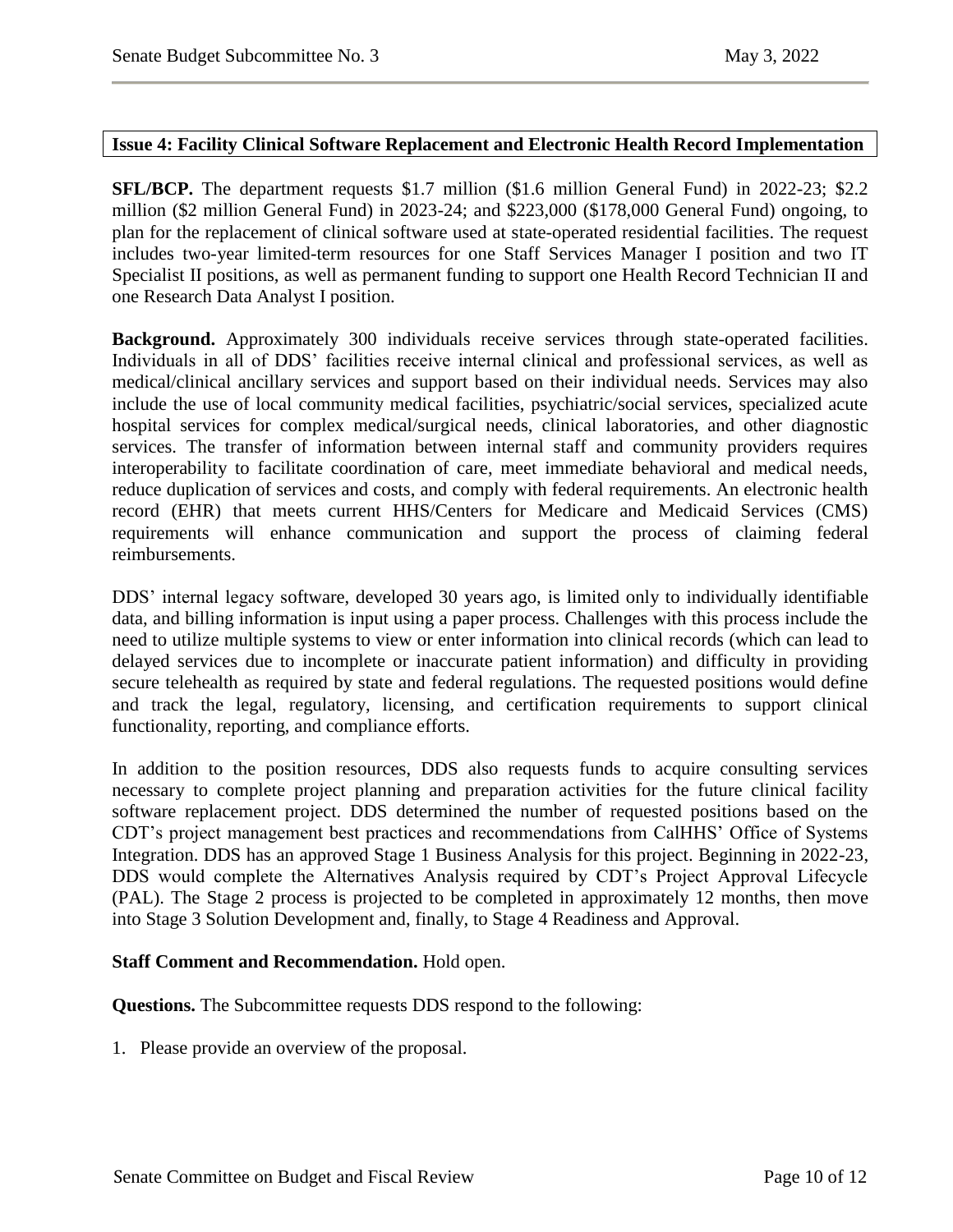#### <span id="page-10-0"></span>**Issue 5: Senate Budget Priorities – Improving Services for the Intellectual and Developmental Disability (IDD) Community**

The Subcommittee has asked the Legislative Analyst's Office to present the following proposals.

**Senate Budget Priorities.** The Senate is considering the following proposals to improve services to the intellectual and developmental disability (IDD) community.

- o Accelerating the implementation of the DDS Rate Study approved in the 2021 Budget Act by one year to address staffing shortages and service disruptions.
- o Requiring regular updates to the rate models in the DDS Rate Study

**Stakeholder Input.** The Subcommittee has invited the following individual(s) to provide comments on the proposal.

Jordan Lindsey, Executive Director, The Arc, and UCP California Collaboration

**Background.** The 2021 Budget Act included 146 million (\$89.9 million General Fund) in 2021-22, growing to \$2.1 billion (\$1.2 billion General Fund) ongoing in 2025-26, for a five-year phase-in of rate reform to achieve the rates in the 2019 DDS Rate Study. The first of several planned rate increases took effect on April 1, 2022. Subsequent rate increases are planned to take effect on July 1, 2023, and July 1, 2025. The proposal above would push forward these dates by one year. An informal survey of 103 providers in early February 2022 found that providers have 19.3 percent fewer employees than they did in March 2020 and have been unable to replace this workforce. Service providers report delays in returning to in-person services, reduced capacity, and the inability to adequately serve their existing caseloads due to understaffing. Accelerating the rate increases will help resolve these issues more quickly and provide adequate services to individuals served by the developmental services system.

The 2019 Rate Study was published before the decision to transition the IDD system from a compliance-based structure to an outcome-based system. Furthermore, the 2019 Rate Study did not include some of the innovations and new models that DDS, Regional Centers, service providers, and individuals/families have implemented to comply with the HCBS Settings Rule and ensure the continuation of federal matching funds. Additionally, there are clean-ups and fixes to various aspects of the rate models that will fine-tune and position the models to best support a modern, personcentered, outcome-based IDD system. The system needed the original 2019 rate study because rates have not been regularly updated to keep pace with inflation and minimum wage increases. Requiring ongoing rate model updates is a proactive solution to support the permanent sustainability of services to people in the IDD system.

#### **Staff Comment and Recommendation.** Hold open.

#### **Questions.**

### **For the Legislative Analyst's Office:**